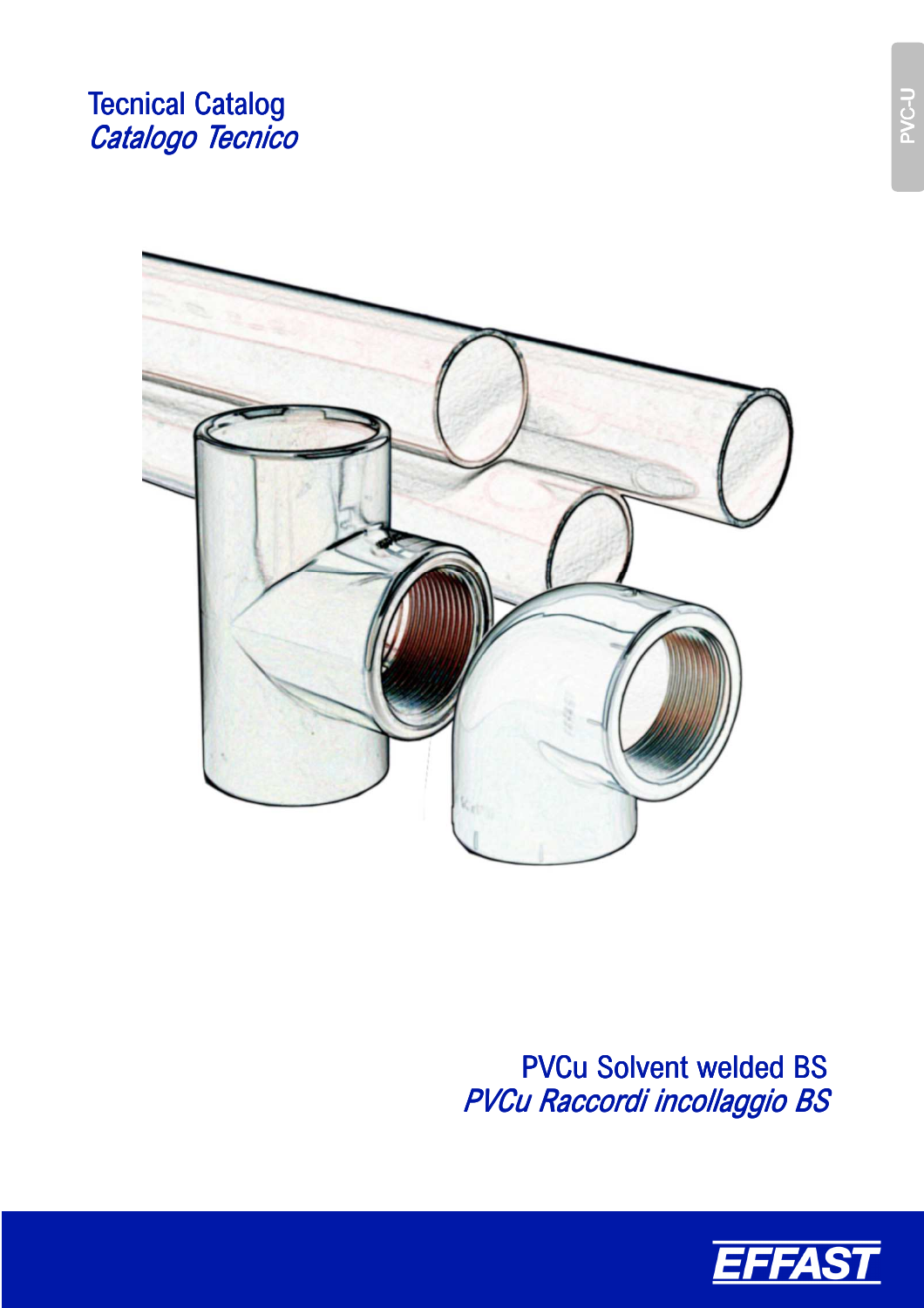ELBOW 90° GOMITO 90°

Rev. Oct 2020



| Code       | $\mathbf d$ | L.  | Z   | E.  | PN    | Weight<br>(g) |                |
|------------|-------------|-----|-----|-----|-------|---------------|----------------|
| RARGOA0160 | 3/8"        | 15  | 9   | 23  | 15    | 13            |                |
| RARGOA0200 | $1/2$ "     | 17  | 11  | 27  | 15    | 17            |                |
| RARGOA0250 | 3/4"        | 20  | 14  | 33  | 15    | 25            |                |
| RARGOA0320 | 1"          | 23  | 17  | 41  | 15    | 45            |                |
| RARGOA0400 | 1"1/4       | 27  | 23  | 51  | 15    | 70            |                |
| RARGOA0500 | 1"1/2       | 32  | 28  | 61  | 15    | 151           | $\mathcal I$   |
| RARGOA0630 | 2"          | 38  | 34  | 75  | 15    | 273           |                |
| RARGOA0750 | 2"1/2       | 44  | 40  | 89  | 15    | 384           |                |
| RARGOA0900 | 3"          | 52  | 48  | 106 | 15    | 670           | $\overline{A}$ |
| RARGOA1100 | 4"          | 63  | 58  | 133 | 15    | 1238          |                |
| RARGOA1400 | 5"          | 76  | 72  | 164 | 15    | 2097          |                |
| RARGOA1600 | 6"          | 90  | 81  | 198 | 15    | 4261          |                |
| RARGOA2250 | 8"          | 119 | 115 | 258 | $15*$ | 8765          |                |

\*Reduced safety factor / Fattore di sicurezza ridotto

Marks / Marchi: 1. BSI



NSF and WRAS certifications: only for valves with EPDM seals. Certifications and approvals are related to items declared on Official Listing or certificates. / Certificazioni NSF e WRAS: valide solo per le valvole con guarnizioni EPDM. Le certificazioni si riferiscono ai prodotti dichiarati nelle Official Listing o sui certificati stessi.

**Polypipe Italia** Loc. Pianmercato 5C-5D-5H, 16044 Cicagna (GE), Italy Tel: +39 0185 92399 E-mail: support@effast.com

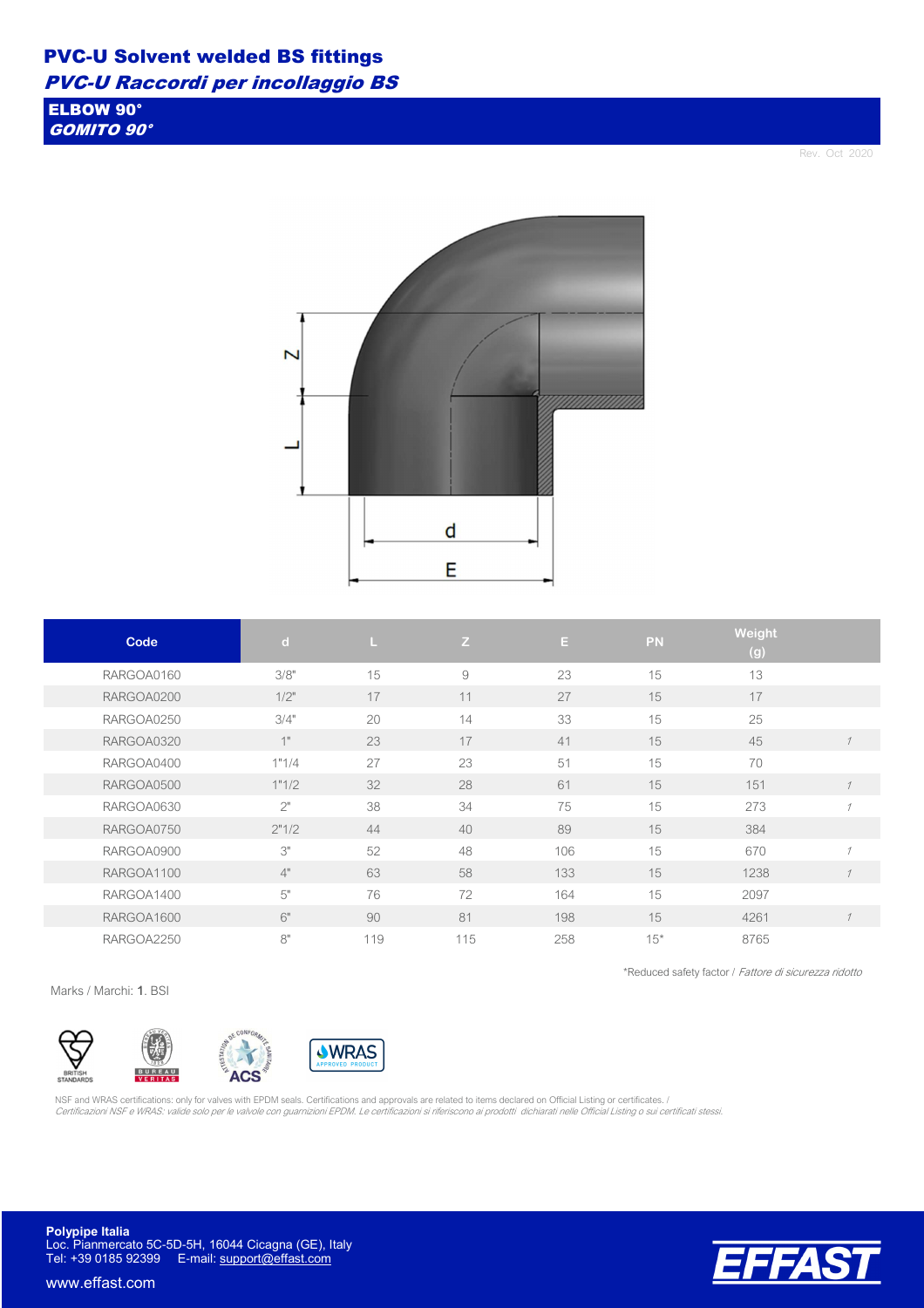# PVC-U Solvent welded BS fittings

PVC-U Raccordi per incollaggio BS

ELBOW 45° GOMITO 45°

Rev. Oct 2020

\*Reduced safety factor / Fattore di sicurezza ridotto



| Code       | $\mathbf d$ | T.  | Z  | E   | <b>PN</b> | <b>Weight</b><br>$\overline{(\mathsf{g})}$ |                          |
|------------|-------------|-----|----|-----|-----------|--------------------------------------------|--------------------------|
| RARGYA0160 | 3/8"        | 15  | 5  | 23  | 15        | 10                                         |                          |
| RARGYA0200 | 1/2"        | 17  | 5  | 27  | 15        | 17                                         |                          |
| RARGYA0250 | 3/4"        | 20  | 6  | 33  | 15        | 25                                         |                          |
| RARGYA0320 | 1"          | 23  | 8  | 41  | 15        | 37                                         |                          |
| RARGYA0400 | 1"1/4       | 27  | 10 | 50  | 15        | 65                                         |                          |
| RARGYA0500 | 1"1/2       | 32  | 12 | 61  | 15        | 126                                        |                          |
| RARGYA0630 | 2"          | 38  | 15 | 75  | 15        | 225                                        | $\overline{\mathcal{U}}$ |
| RARGYA0750 | 2"1/2       | 44  | 19 | 89  | 15        | 302                                        |                          |
| RARGYA0900 | 3"          | 52  | 21 | 106 | 15        | 488                                        | $\overline{1}$           |
| RARGYA1100 | 4"          | 63  | 25 | 133 | 15        | 838                                        |                          |
| RARGYA1400 | 5"          | 76  | 32 | 164 | 15        | 1650                                       |                          |
| RARGYA1600 | 6"          | 90  | 36 | 198 | 15        | 3096                                       | $\mathcal I$             |
| RARGYA2250 | 8"          | 119 | 49 | 258 | $15*$     | 6740                                       |                          |

Marks / Marchi: 1. BSI



NSF and WRAS certifications: only for valves with EPDM seals. Certifications and approvals are related to items declared on Official Listing or certificates. / Certificazioni NSF e WRAS: valide solo per le valvole con guarnizioni EPDM. Le certificazioni si riferiscono ai prodotti dichiarati nelle Official Listing o sui certificati stessi.

**Polypipe Italia** Loc. Pianmercato 5C-5D-5H, 16044 Cicagna (GE), Italy Tel: +39 0185 92399 E-mail: support@effast.com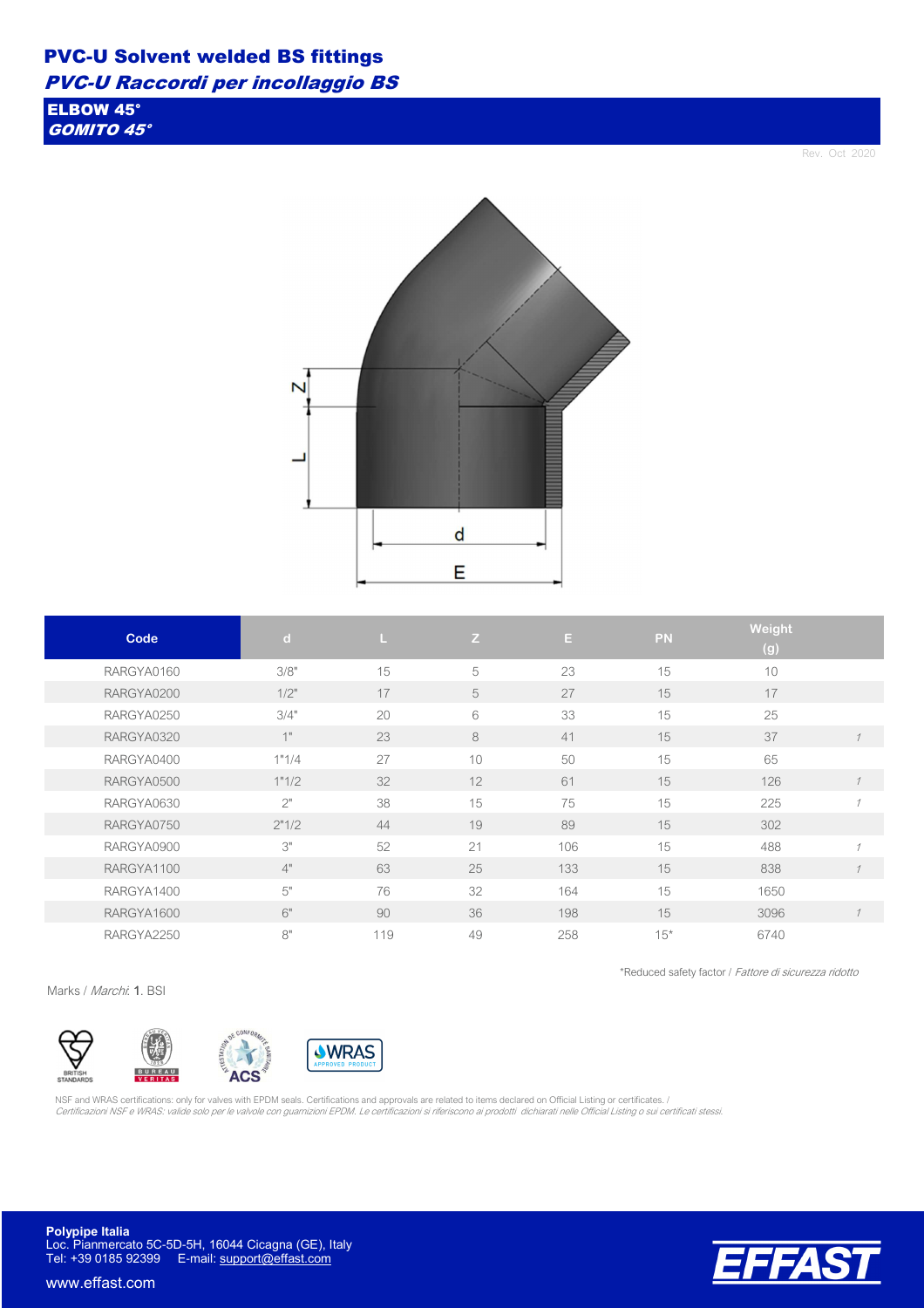TEE 90° TI 90°

Rev. Oct 2020



| Code       | $\mathbf{d}$ | L.  | Z   | E.  | PN    | Weight<br>(g) |                          |
|------------|--------------|-----|-----|-----|-------|---------------|--------------------------|
| RARTIA0160 | 3/8"         | 15  | 9   | 24  | 15    | 15            |                          |
| RARTIA0200 | 1/2"         | 17  | 11  | 28  | 15    | 25            |                          |
| RARTIA0250 | 3/4"         | 20  | 14  | 34  | 15    | 44            |                          |
| RARTIA0320 | 1"           | 23  | 17  | 42  | 15    | 75            | $\mathcal I$             |
| RARTIA0400 | 1"1/4        | 27  | 21  | 51  | 15    | 120           |                          |
| RARTIA0500 | 1"1/2        | 32  | 26  | 61  | 15    | 172           | $\mathcal I$             |
| RARTIA0630 | 2"           | 38  | 33  | 75  | 15    | 363           |                          |
| RARTIA0750 | 2"1/2        | 44  | 39  | 89  | 15    | 495           |                          |
| RARTIA0900 | 3"           | 51  | 47  | 106 | 15    | 790           | $\overline{\mathcal{U}}$ |
| RARTIA1100 | 4"           | 63  | 57  | 133 | 15    | 1330          |                          |
| RARTIA1400 | 5"           | 76  | 71  | 163 | 15    | 2550          |                          |
| RARTIA1600 | 6"           | 90  | 81  | 198 | 15    | 4100          | $\mathcal I$             |
| RARTIA2250 | 8"           | 119 | 114 | 258 | $15*$ | 9700          |                          |

\*Reduced safety factor / Fattore di sicurezza ridotto

Marks / Marchi: 1. BSI



NSF and WRAS certifications: only for valves with EPDM seals. Certifications and approvals are related to items declared on Official Listing or certificates. / Certificazioni NSF e WRAS: valide solo per le valvole con guarnizioni EPDM. Le certificazioni si riferiscono ai prodotti dichiarati nelle Official Listing o sui certificati stessi.

**Polypipe Italia** Loc. Pianmercato 5C-5D-5H, 16044 Cicagna (GE), Italy Tel: +39 0185 92399 E-mail: support@effast.com

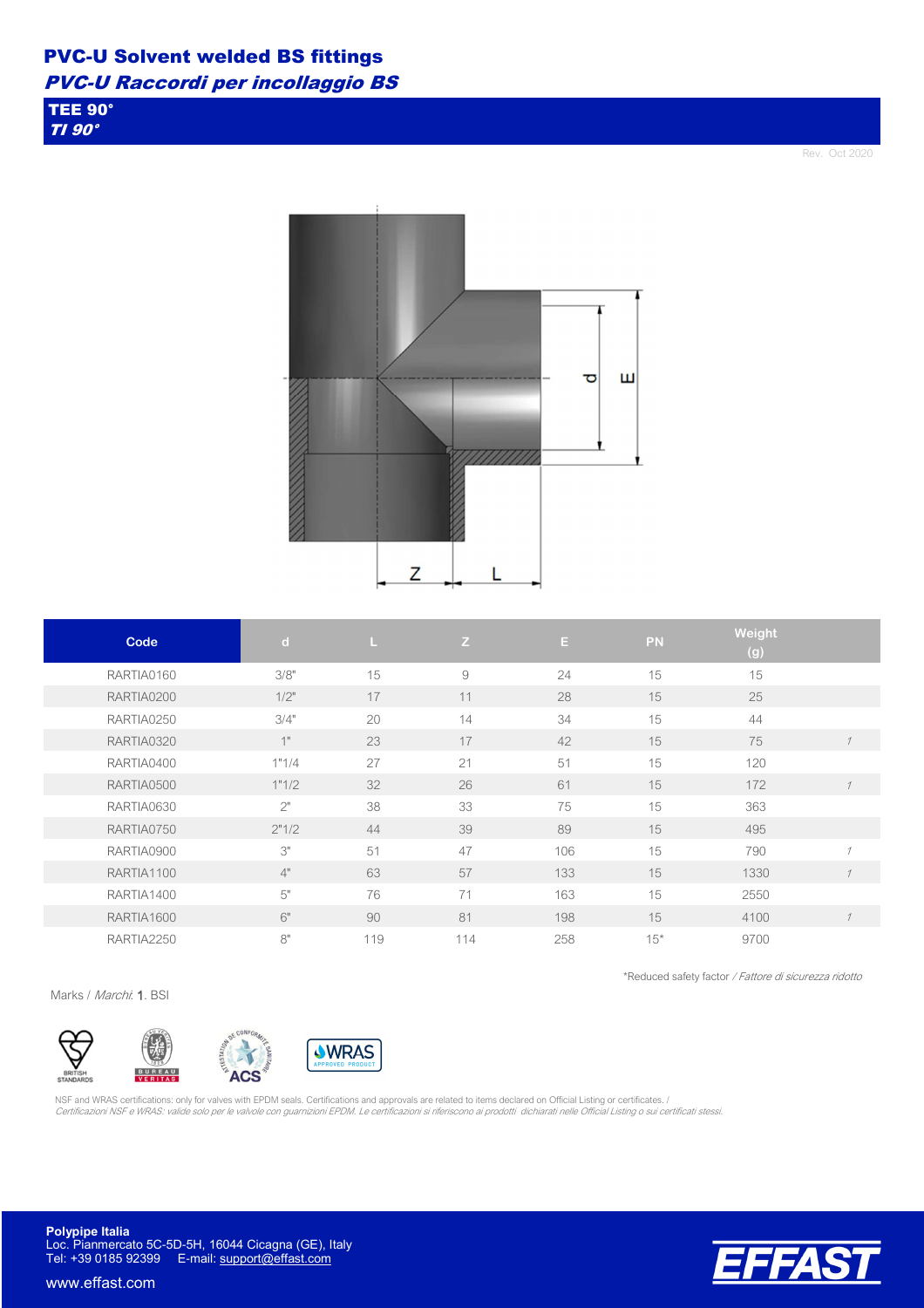BEND 90° CURVA 90°

Rev. Oct 2020



| Code       | $\mathbf d$ | ш  | Z.  | E.  | PN | Weight<br>(g) |
|------------|-------------|----|-----|-----|----|---------------|
| RARCUA0200 | 1/2"        | 16 | 40  | 28  | 15 | 38            |
| RARCUA0250 | 3/4"        | 19 | 50  | 35  | 15 | 70            |
| RARCUA0320 | 1"          | 22 | 64  | 42  | 15 | 118           |
| RARCUA0400 | 1"1/4       | 26 | 80  | 51  | 15 | 180           |
| RARCUA0500 | 1"1/2       | 31 | 100 | 63  | 15 | 320           |
| RARCUA0630 | 2"          | 38 | 126 | 77  | 15 | 535           |
| RARCUA0750 | 2"1/2       | 44 | 150 | 94  | 15 | 1015          |
| RARCUA0900 | 3"          | 51 | 180 | 113 | 15 | 1590          |
| RARCUA1100 | 4"          | 61 | 220 | 132 | 15 | 2640          |



**Polypipe Italia** Loc. Pianmercato 5C-5D-5H, 16044 Cicagna (GE), Italy Tel: +39 0185 92399 E-mail: support@effast.com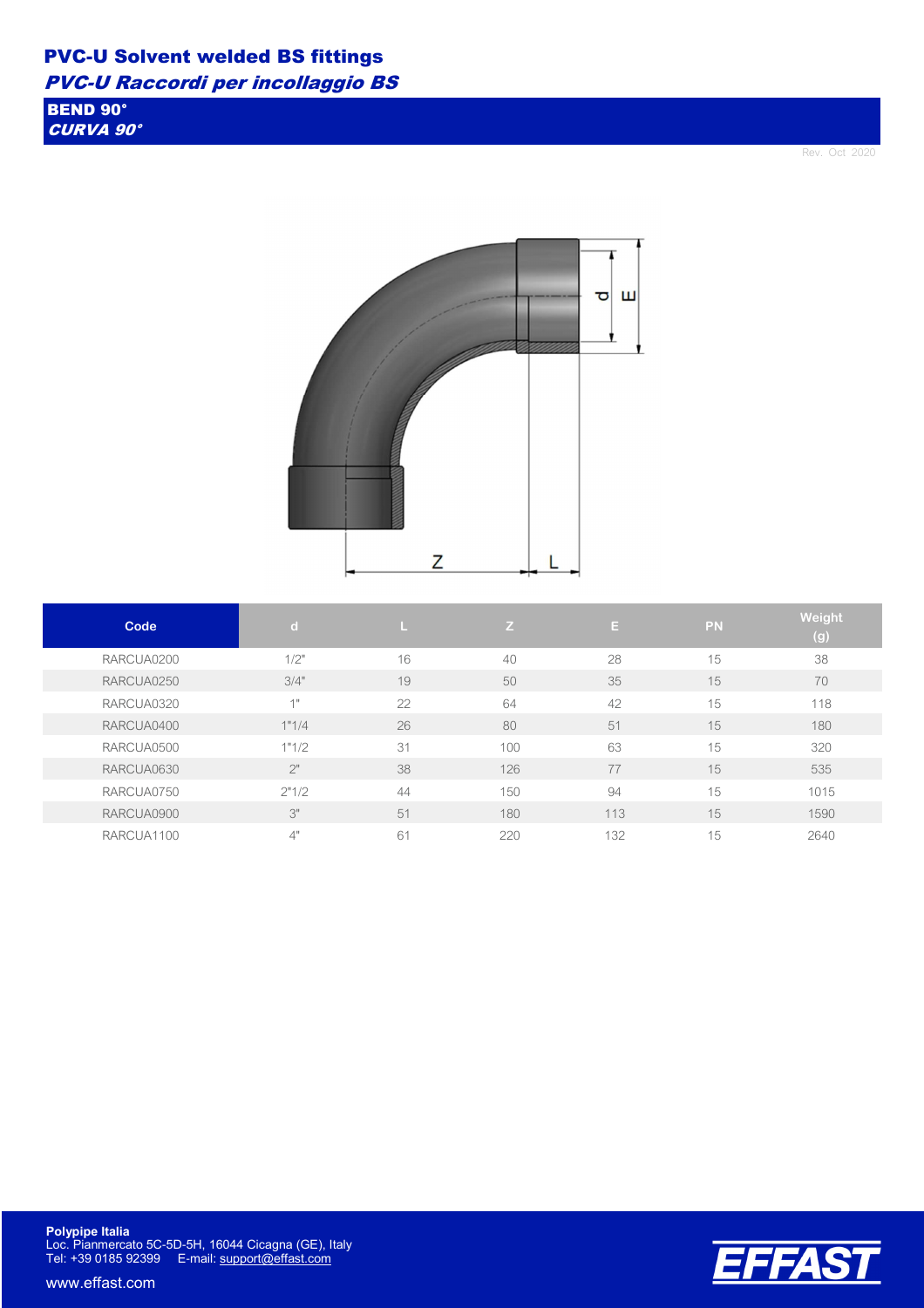**SOCKET** MANICOTTO

Rev. Oct 2020



| Code       | $\mathbf d$ | ш   | Z  | E.  | <b>PN</b> | Weight<br>(g) |                |
|------------|-------------|-----|----|-----|-----------|---------------|----------------|
| RARMAA0160 | 3/8"        | 15  | 3  | 23  | 15        | 9             |                |
| RARMAA0200 | $1/2$ "     | 17  | 3  | 27  | 15        | 10            |                |
| RARMAA0250 | 3/4"        | 20  | 3  | 33  | 15        | 20            |                |
| RARMAA0320 | 1"          | 23  | 3  | 41  | 15        | 31            |                |
| RARMAA0400 | 1"1/4       | 27  | 3  | 50  | 15        | 52            |                |
| RARMAA0500 | 1"1/2       | 32  | 3  | 61  | 15        | 103           |                |
| RARMAA0630 | 2"          | 38  | 3  | 76  | 15        | 175           |                |
| RARMAA0750 | 2"1/2       | 44  | 3  | 90  | 15        | 222           |                |
| RARMAA0900 | 3"          | 51  | 5  | 110 | 15        | 381           | $\overline{A}$ |
| RARMAA1100 | 4"          | 63  | 6  | 133 | 15        | 695           |                |
| RARMAA1400 | 5"          | 76  | 8  | 161 | 15        | 1083          |                |
| RARMAA1600 | 6"          | 90  | 8  | 198 | 15        | 1685          | $\mathcal I$   |
| RARMAA2250 | 8"          | 119 | 11 | 258 | $15*$     | 4200          |                |

Marks / Marchi: 1. BSI



NSF and WRAS certifications: only for valves with EPDM seals. Certifications and approvals are related to items declared on Official Listing or certificates. / Certificazioni NSF e WRAS: valide solo per le valvole con guarnizioni EPDM. Le certificazioni si riferiscono ai prodotti dichiarati nelle Official Listing o sui certificati stessi.

**Polypipe Italia** Loc. Pianmercato 5C-5D-5H, 16044 Cicagna (GE), Italy Tel: +39 0185 92399 E-mail: support@effast.com

www.effast.com



\*Reduced safety factor / Fattore di sicurezza ridotto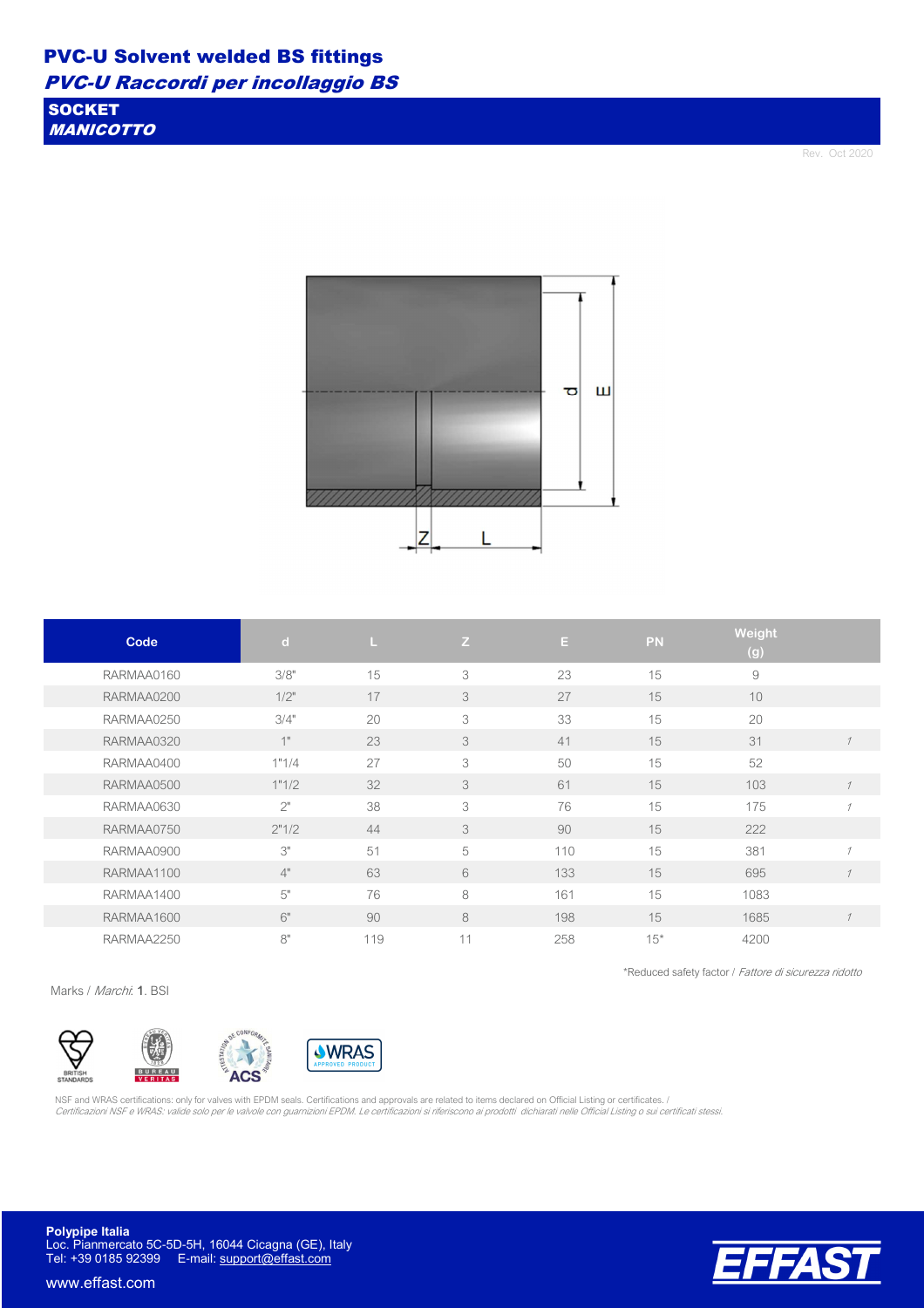**CAP CALOTTA** 

Rev. Oct 2020





d  $1/2$ " - 8" d  $3/8$ ", CH = 24 mm

| Code       | $\mathbf d$ |     | Z   | E   | H   | <b>PN</b> | Weight<br>(g)            |
|------------|-------------|-----|-----|-----|-----|-----------|--------------------------|
| RARCAA0160 | 3/8"        | 15  | 26  | 23  | 22  | 15        | $\overline{\phantom{a}}$ |
| RARCAA0200 | $1/2$ "     | 17  | 30  | 27  | 30  | 15        | 11                       |
| RARCAA0250 | 3/4"        | 20  | 34  | 33  | 34  | 15        | 18                       |
| RARCAA0320 | 1"          | 23  | 38  | 42  | 38  | 15        | 30                       |
| RARCAA0400 | 1"1/4       | 27  | 43  | 50  | 43  | 15        | 54                       |
| RARCAA0500 | 1"1/2       | 32  | 48  | 61  | 49  | 15        | 72                       |
| RARCAA0630 | 2"          | 38  | 56  | 75  | 56  | 15        | 132                      |
| RARCAA0750 | 2"1/2       | 44  | 67  | 89  | 67  | 15        | 178                      |
| RARCAA0900 | 3"          | 51  | 78  | 106 | 81  | 15        | 304                      |
| RARCAA1100 | 4"          | 63  | 81  | 133 | 97  | 15        | 603                      |
| RARCAA1400 | 5"          | 76  | 114 | 162 | 107 | 15        | 920                      |
| RARCAA1600 | 6"          | 90  | 127 | 198 | 127 | 15        | 1470                     |
| RARCAA2250 | 8"          | 119 | 165 | 255 | 166 | 9         | 2977                     |







NSF and WRAS certifications: only for valves with EPDM seals. Certifications and approvals are related to items declared on Official Listing or certificates. / Certificazioni NSF e WRAS: valide solo per le valvole con guarnizioni EPDM. Le certificazioni si riferiscono ai prodotti dichiarati nelle Official Listing o sui certificati stessi.

**Polypipe Italia** Loc. Pianmercato 5C-5D-5H, 16044 Cicagna (GE), Italy Tel: +39 0185 92399 E-mail: support@effast.com

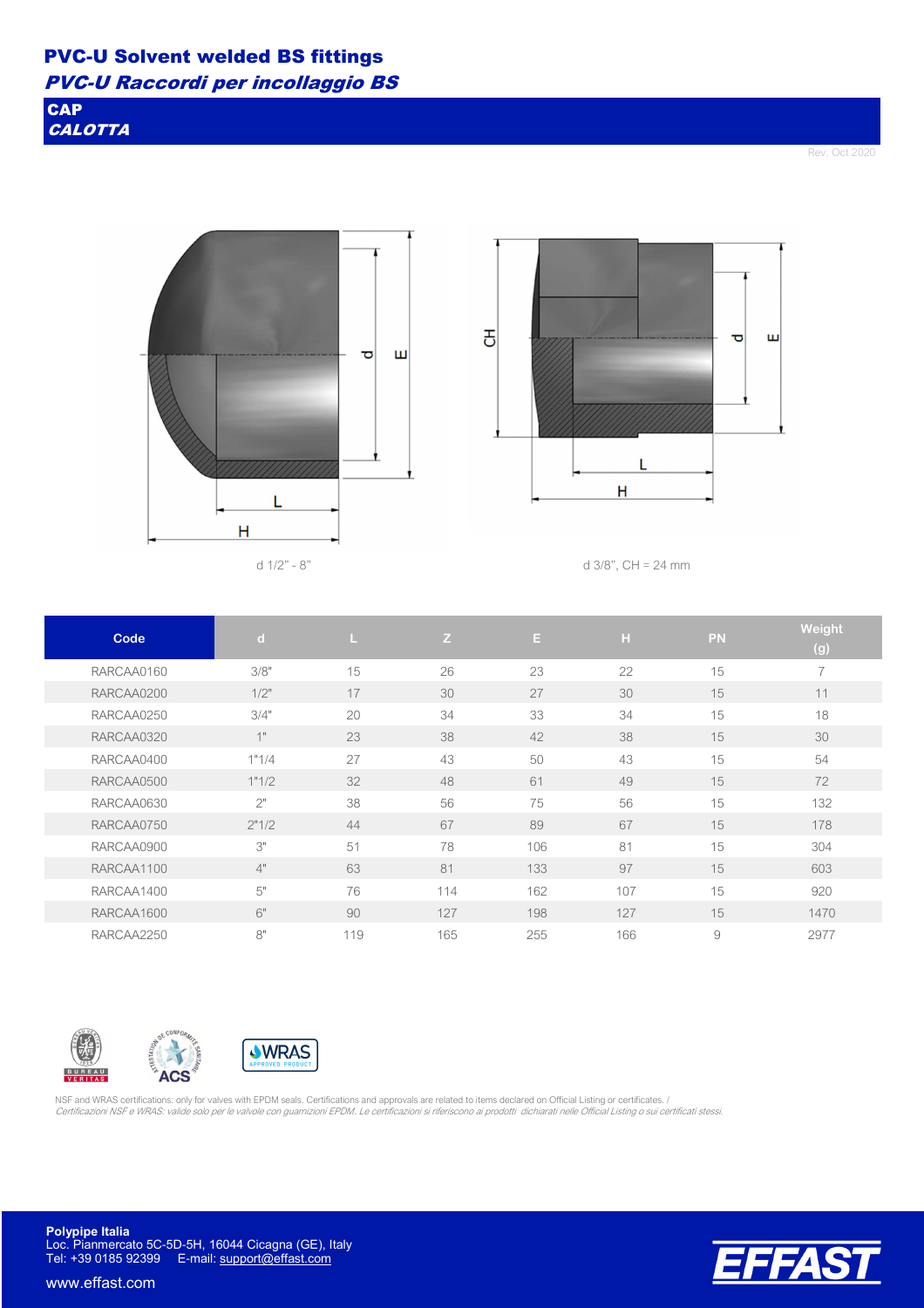REDUCING BUSH

RIDUZIONE CORTA

Rev. Oct 2020



| Code       | $\mathbf d$ | dd1             |    | Z              | <b>PN</b> | Weight<br>(g) |
|------------|-------------|-----------------|----|----------------|-----------|---------------|
| RARRCA020A | 1/2"        | 3/8"            | 14 | $\overline{2}$ | 15        | 3             |
| RARRCA025B | 3/4"        | 1/2"            | 17 | 3              | 15        | 6             |
| RARRCA032B | 1"          | 1/2"            | 16 | 6              | 15        | 16            |
| RARRCA032C | 1"          | 3/4"            | 20 | 3              | 15        | 10            |
| RARRCA040D | 1"1/4       | 4H              | 23 | $\overline{4}$ | 15        | 20            |
| RARRCA050C | 1"1/2       | 3/4"            | 20 | 12             | 15        | 45            |
| RARRCA050D | 1"1/2       | 4 <sub>II</sub> | 23 | $\hbox{ }9$    | 15        | 40            |
| RARRCA050E | 1"1/2       | 1"1/4           | 27 | 5              | 15        | 30            |
| RARRCA063D | 2"          | 41              | 22 | 16             | 15        | 83            |
| RARRCA063E | 2"          | 1"1/4           | 27 | 11             | 15        | 78            |
| RARRCA063F | 2"          | 1"1/2           | 32 | 6              | 15        | 61            |
| RARRCA075F | 2"1/2       | 1"1/2           | 32 | 13             | 15        | 122           |
| RARRCA075G | 2"1/2       | 2"              | 38 | 6              | 15        | 94            |
| RARRCA090F | 3"          | 1"1/2           | 31 | 20             | 15        | 210           |
| RARRCA090G | 3"          | 2"              | 38 | 14             | 15        | 195           |



**Polypipe Italia** Loc. Pianmercato 5C-5D-5H, 16044 Cicagna (GE), Italy Tel: +39 0185 92399 E-mail: support@effast.com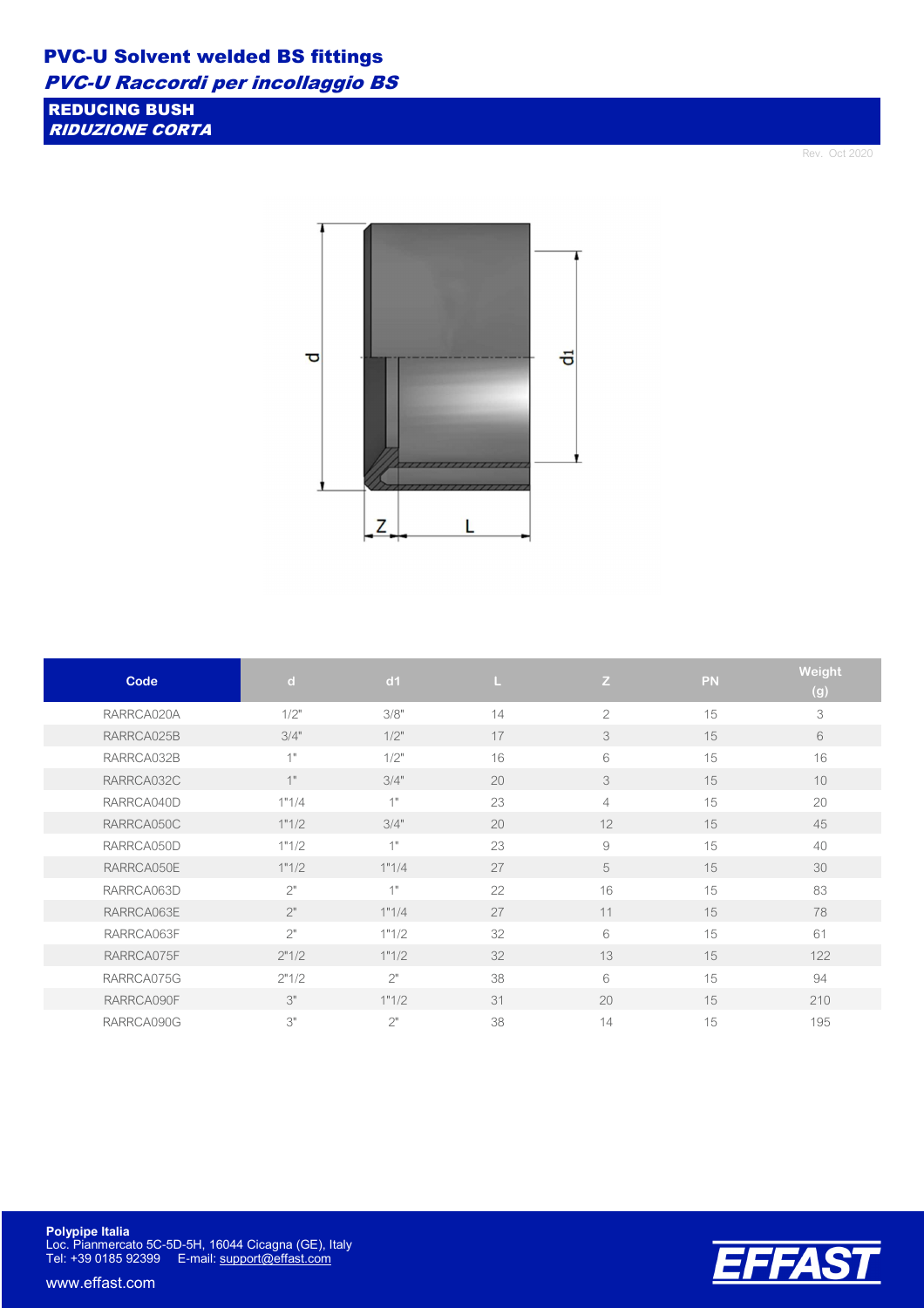| Code       | $\mathbf{d}$ | d <sub>1</sub> |    | v. | <b>PN</b> | Weight<br>(g) |
|------------|--------------|----------------|----|----|-----------|---------------|
| RARRCA090H | 3"           | 2"1/2          | 44 |    | 15        | 140           |
| RARRCA110G | 4"           | 2"             | 38 | 23 | 15        | 372           |
| RARRCA110I | 4"           | 3"             | 52 | 9  | 15        | 275           |
| RARRCA140L | 5"           | 4"             | 61 | 15 | 15        | 510           |
| RARRCA160L | 6"           | 4"             | 61 | 25 | 15        | 830           |
| RARRCA2250 | 8"           | 6"             | 86 | 33 | 9         | 1700          |





NSF and WRAS certifications: only for valves with EPDM seals. Certifications and approvals are related to items declared on Official Listing or certificates. /<br>*Certificazioni NSF e WRAS: valide solo per le valvole con gua* 

**Polypipe Italia** Loc. Pianmercato 5C-5D-5H, 16044 Cicagna (GE), Italy Tel: +39 0185 92399 E-mail: support@effast.com

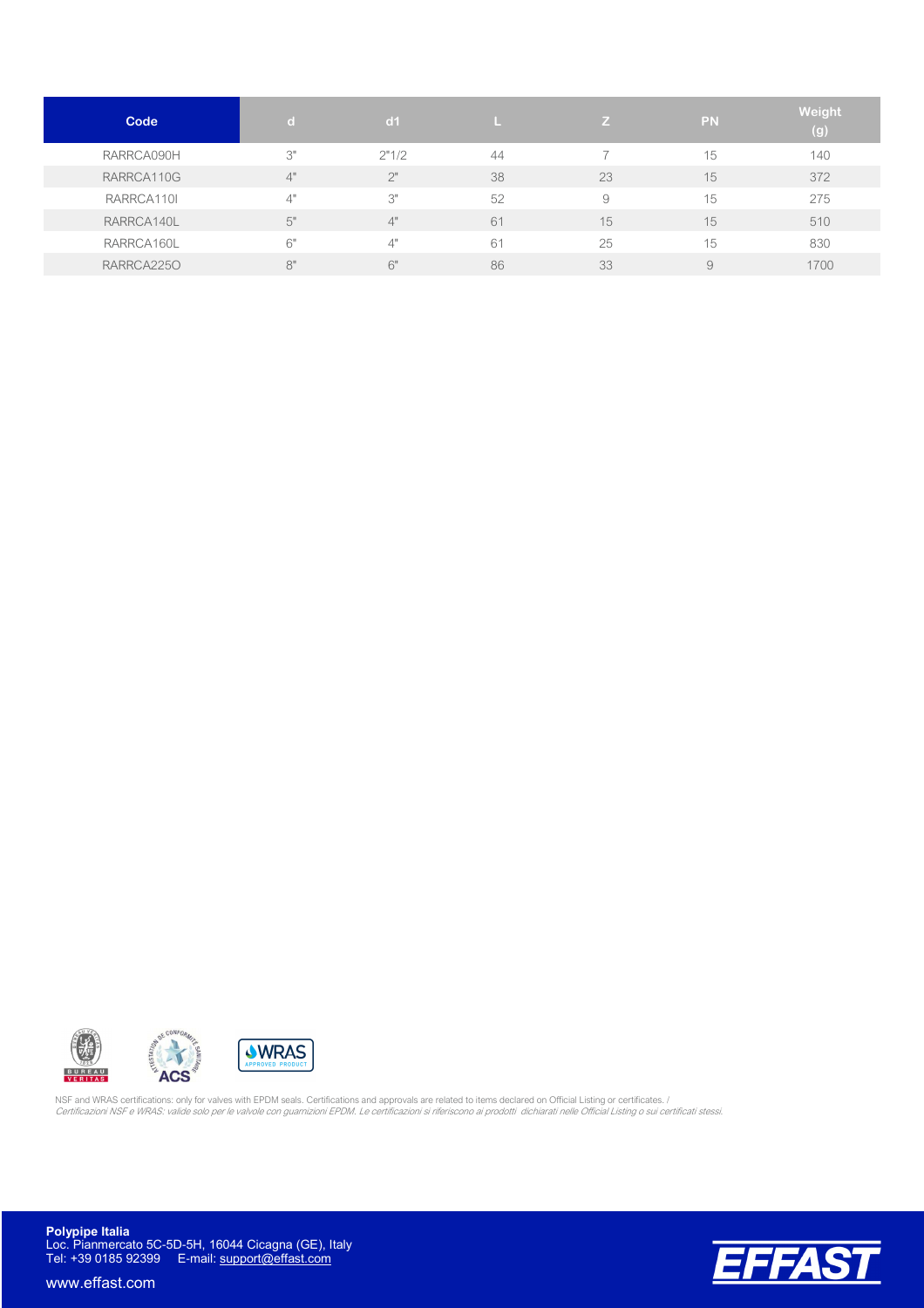#### PVC-U Solvent welded BS fittings

PVC-U Raccordi per incollaggio BS

UNION F-F BOCCHETTONE F-F

• Seals: EPDM or FKM / Guarnizioni: EPDM o FKM

Rev. Oct 2020



| <b>Code EPDM</b> | <b>Code FKM</b> | <b>Rp</b> | L min | Z max | H   | E   | F.    | <b>PN</b> | Weight<br>(g) |
|------------------|-----------------|-----------|-------|-------|-----|-----|-------|-----------|---------------|
| RARBOA0160       | RARBOA016V      | 3/8"      | 14    | 14    | 42  | 34  | 3/4"  | 15        | 27            |
| RARBOA0200       | RARBOA020V      | $1/2$ "   | 16    | 13    | 45  | 43  | 1"    | 15        | 42            |
| RARBOA0250       | RARBOA025V      | 3/4"      | 19    | 13    | 51  | 54  | 1"1/4 | 15        | 68            |
| RARBOA0320       | RARBOA032V      | 1"        | 22    | 13    | 57  | 61  | 1"1/2 | 15        | 91            |
| RARBOA0400       | RARBOA040V      | 1"1/4     | 27    | 14    | 68  | 75  | 2"    | 15        | 149           |
| RARBOA0500       | RARBOA050V      | 1"1/2     | 31    | 18    | 80  | 81  | 2"1/4 | 15        | 189           |
| RARBOA0630       | RARBOA063V      | 2"        | 38    | 22    | 98  | 99  | 2"3/4 | 15        | 322           |
| RARBOA0750       | RARBOA075V      | 2"1/2     | 44    | 22    | 110 | 120 | 3"1/2 | 15        | 567           |
| RARBOA0900       | RARBOA090V      | 3"        | 51    | 23    | 125 | 134 | 4"    | 15        | 725           |
| RARBOA1100       | RARBOA110V      | 4"        | 61    | 23    | 145 | 163 | 5"    | 15        | 1265          |







NSF and WRAS certifications: only for valves with EPDM seals. Certifications and approvals are related to items declared on Official Listing or certificates. / Certificazioni NSF e WRAS: valide solo per le valvole con guarnizioni EPDM. Le certificazioni si riferiscono ai prodotti dichiarati nelle Official Listing o sui certificati stessi.

**Polypipe Italia** Loc. Pianmercato 5C-5D-5H, 16044 Cicagna (GE), Italy Tel: +39 0185 92399 E-mail: support@effast.com

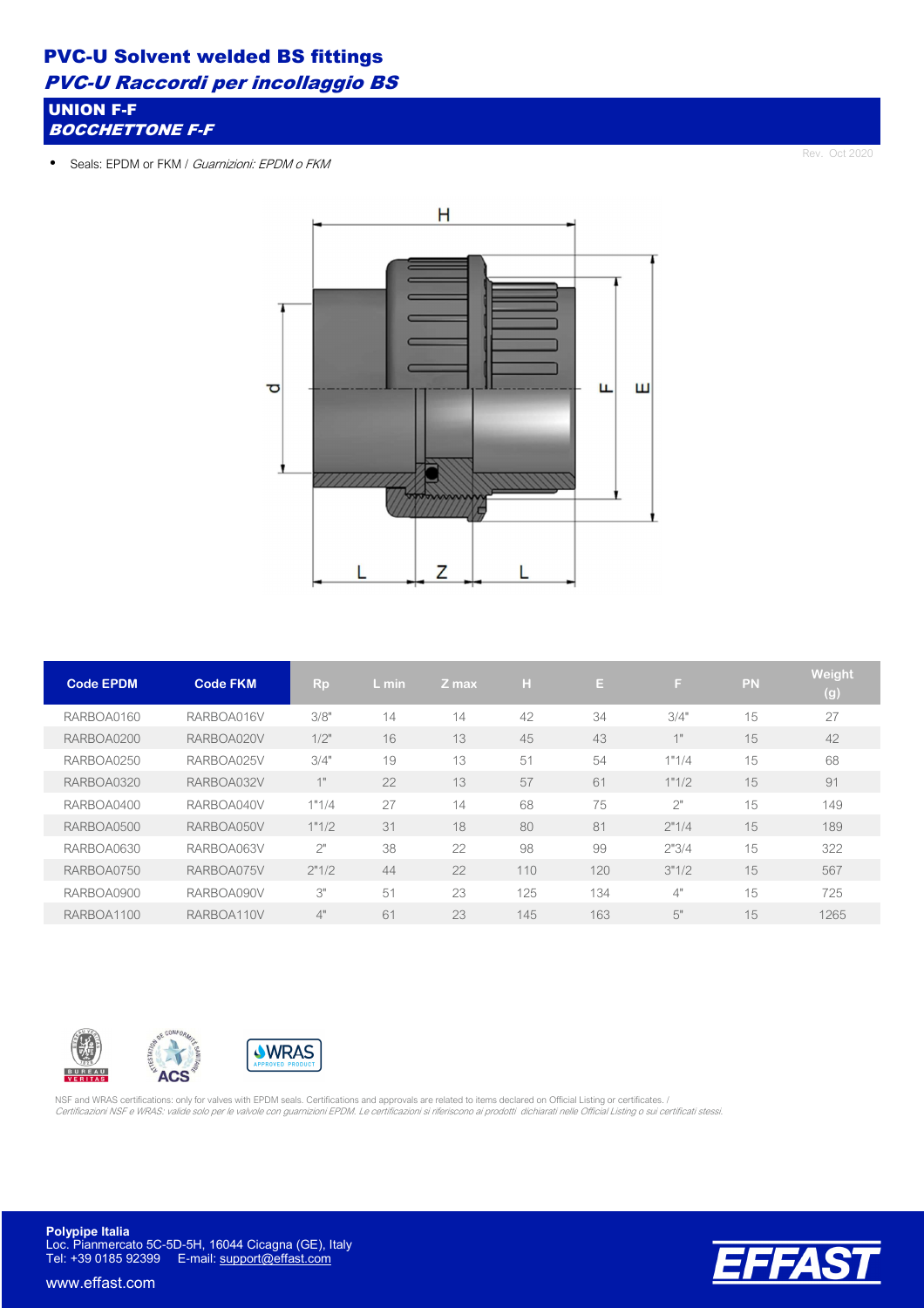#### PVC-U Solvent welded BS fittings

PVC-U Raccordi per incollaggio BS

SERRATED FACE STUB FLANGE COLLARE RIGATO PER FLANGE

Rev. Oct 2020



| Code       | $\mathbf d$ | d1  | L   | Z                        | E.  | ls,            | PN | Weight |
|------------|-------------|-----|-----|--------------------------|-----|----------------|----|--------|
|            |             |     |     |                          |     |                |    | (g)    |
| RARQRA0200 | 1/2"        | 27  | 16  | 3                        | 34  | 3              | 15 | 10     |
| RARQRA0250 | 3/4"        | 33  | 19  | $\overline{4}$           | 41  | 3              | 15 | 16     |
| RARQRA0320 | 1"          | 41  | 22  | $\overline{4}$           | 50  | $\overline{7}$ | 15 | 25     |
| RARQRA0400 | 1"1/4       | 50  | 26  | 3                        | 61  | 8              | 15 | 41     |
| RARQRA0500 | 1"1/2       | 61  | 32  | $\overline{4}$           | 73  | 9              | 15 | 60     |
| RARQRA0630 | 2"          | 76  | 38  | $\overline{4}$           | 90  | 10             | 15 | 105    |
| RARQRA0750 | 2"1/2       | 90  | 44  | 5                        | 106 | 10             | 15 | 160    |
| RARQRA0900 | 3"          | 108 | 52  | $\overline{4}$           | 125 | 11             | 15 | 280    |
| RARORA1100 | 4"          | 131 | 62  | 5                        | 149 | 12             | 15 | 445    |
| RARQRA1400 | 5"          | 165 | 77  | 8                        | 189 | 13             | 15 | 740    |
| RARQRA1600 | 6"          | 193 | 87  | $\overline{\phantom{0}}$ | 214 | 13             | 15 | 1000   |
| RARQRA2250 | 8"          | 248 | 119 | 9                        | 273 | 20             | 9  | 1700   |







NSF and WRAS certifications: only for valves with EPDM seals. Certifications and approvals are related to items declared on Official Listing or certificates. / Certificazioni NSF e WRAS: valide solo per le valvole con guarnizioni EPDM. Le certificazioni si riferiscono ai prodotti dichiarati nelle Official Listing o sui certificati stessi.

**Polypipe Italia** Loc. Pianmercato 5C-5D-5H, 16044 Cicagna (GE), Italy Tel: +39 0185 92399 E-mail: support@effast.com

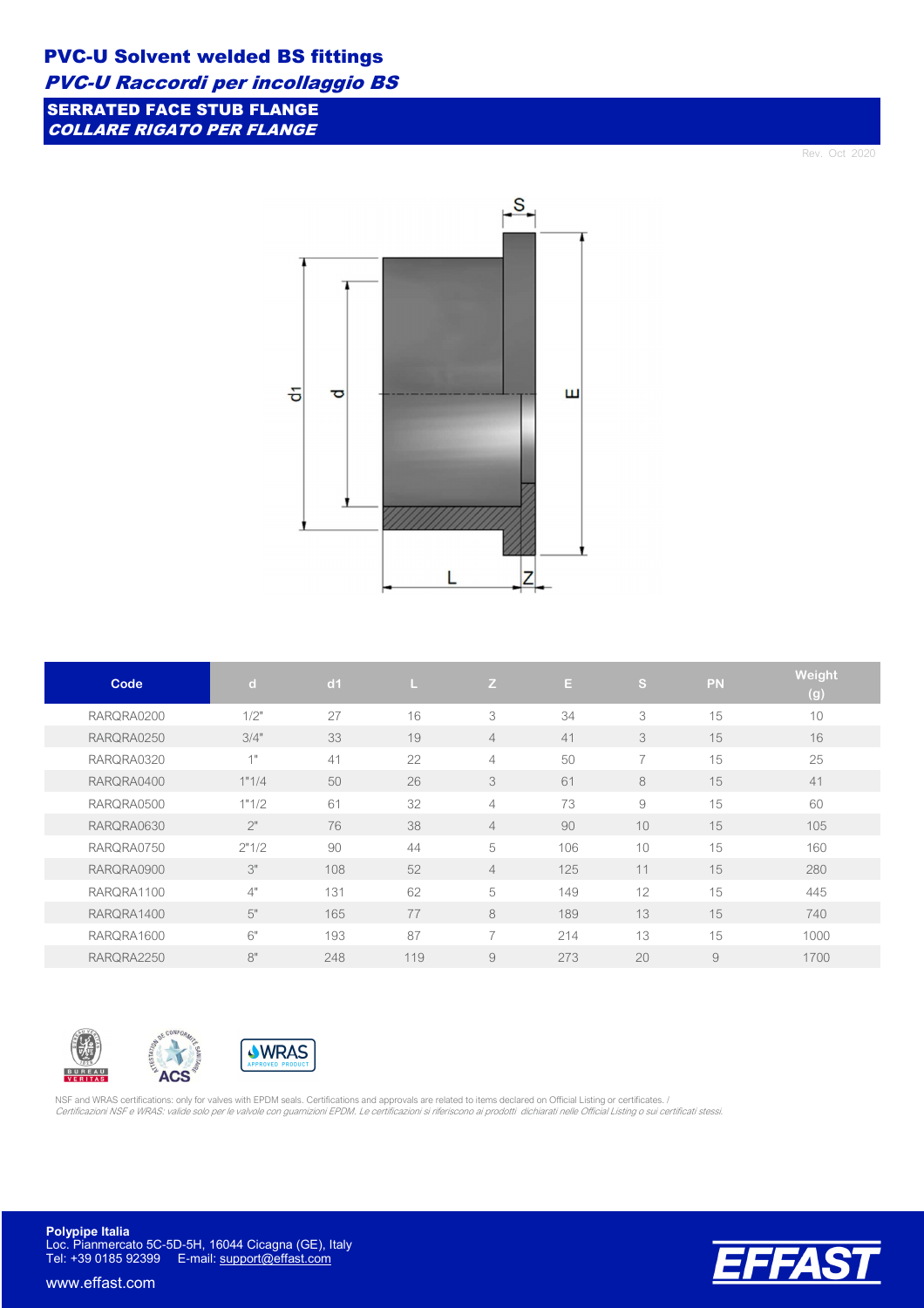FIXED FLANGE BS 10 TABLE D/E FLANGIA FISSA BS 10 TABLE D/E

Rev. Oct 2020

τ



| Code       |       | <b>DN</b> |    | Z.  | <b>S</b> | E.  |     | <b>F</b> | $n^{\circ} \times M$ | <b>PN</b> | Weight<br>(g) |
|------------|-------|-----------|----|-----|----------|-----|-----|----------|----------------------|-----------|---------------|
| RARFFA0400 | 1"1/4 | 32        | 26 | 4,5 | 15       | 142 | 88  | 18       | $4 \times M16$       | 15        | 176           |
| RARFFA0500 | 1"1/2 | 40        | 31 | 4.5 | 16       | 152 | 98  | 18       | $4 \times M16$       | 15        | 224           |
| RARFFA0630 | 2"    | 50        | 38 | 4,5 | 20       | 165 | 115 | 18       | $4 \times M16$       | 15        | 380           |
| RARFFA0750 | 2"1/2 | 65        | 44 | 6   | 19       | 185 | 127 | 18       | $4 \times M16$       | 15        | 404           |
| RARFFA0900 | 3"    | 80        | 51 |     | 20       | 200 | 146 | 18       | $8 \times M16$       | 15        | 548           |
| RARFFA1100 | 4"    | 100       | 61 | 8   | 23       | 220 | 178 | 18       | $8 \times M16$       | 15        | 939           |





NSF and WRAS certifications: only for valves with EPDM seals. Certifications and approvals are related to items declared on Official Listing or certificates. /<br>*Certificazioni NSF e WRAS: valide solo per le valvole con gua* 

**Polypipe Italia** Loc. Pianmercato 5C-5D-5H, 16044 Cicagna (GE), Italy Tel: +39 0185 92399 E-mail: support@effast.com